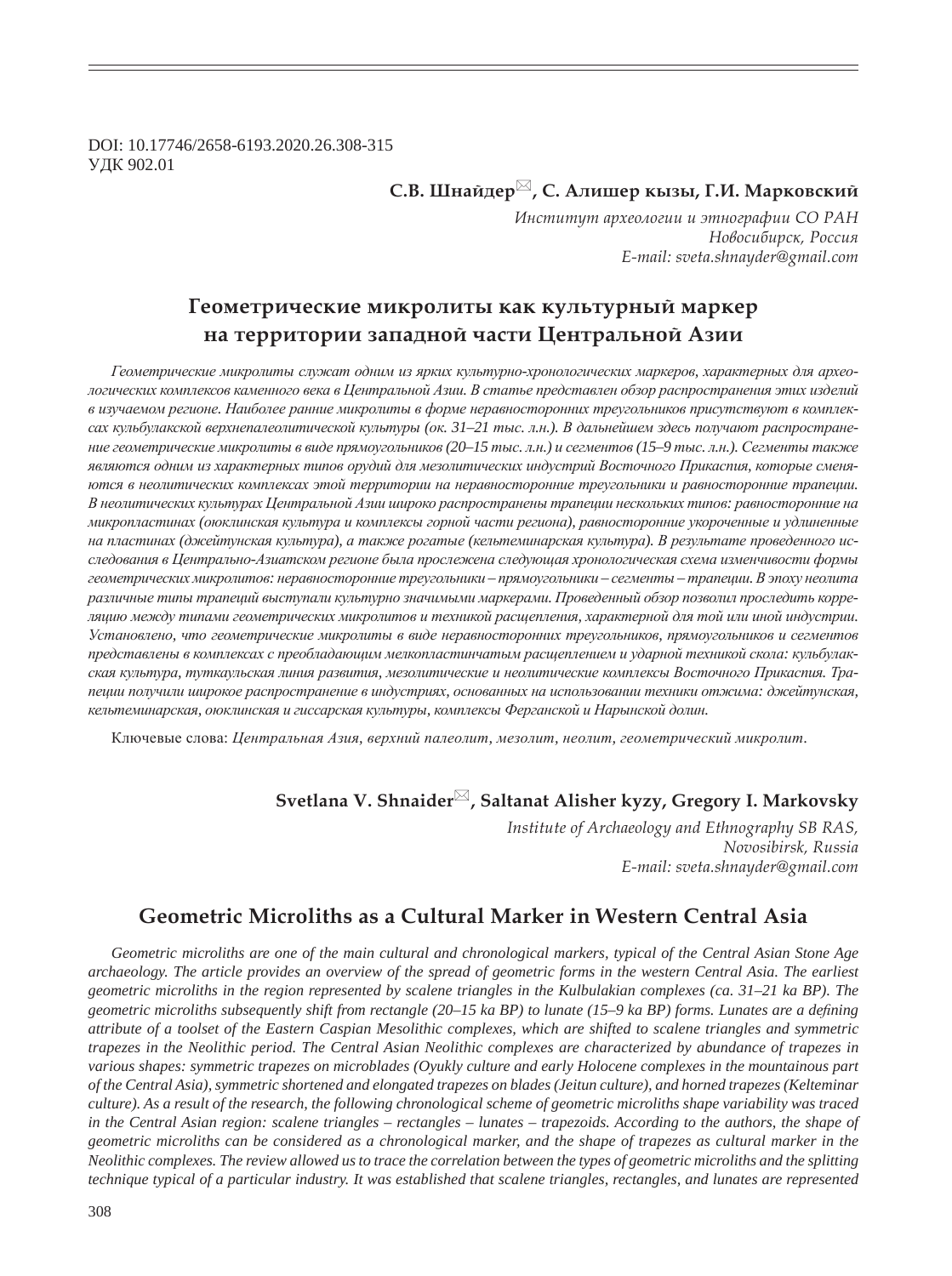*in the complexes with the percussion blade/bladelet industries (Kulbulakian, Tutkaulian, Mesolithic and Neolithic of Eastern Caspian). Trapezes are widely spread in the pressure blade/bladelet assemblages (Jeitun, Kelteminar, Oyukly and Hissar cultures, complexes of the Fergana and Naryn valleys).*

Keywords: *Central Asia, Upper Paleolithic, Mesolithic, Neolithic, geometric microlith.*

### **Введение**

Геометрические микролиты рассматриваются в качестве одного из важнейших культурно-хронологических маркеров, появление и распространение которых связывается с переходом к дистанционной охоте и использованию композитных орудий. Наиболее ранние изделия подобного типа зафиксированы на территории Южной Африки (ок. 70 тыс. л.н.) [Brown et al., 2012] и на о-ве Шри-Ланка (ок. 45 тыс. л.н.) [Wedage et al., 2019]. Начиная с раннего эпипалеолита (ок. 25 тыс. л.н.), геометрические микролиты получили широкое распространение на Ближнем Востоке. По мнению ряда исследователей, переход от верхнего палеолита к эпипалеолиту заключался в изменении стратегий обработки каменного сырья: от использования артефактов, форма которых предопределялась первичным расщеплением (верхний палеолит), к употреблению орудий, оформленных при помощи модифицирующего ретуширования и/или техники микрорезца (эпипалеолит) [Belfer-Cohen, Gorring-Morris, 2002]. Таким образом, финальная форма орудия задавалась в процессе вторичной обработки, т.е. изначальная морфология скола, полученного с нуклеуса, стала менее значимой. Это кардинально отличает эпипалеолит от верхнего палеолита в технологическом аспекте.

Предполагается, что использование геометрических микролитов как одного из наиболее значимых компонентов древних индустрий способствовало снижению привязанности к сырьевым ресурсам и увеличению степени мобильности населения [Bamforth, Bleed, 1997; Torrence, 1989]. Стандартизация морфометрических параметров микролитов позволяла обеспечить их быструю замену в случае слома или прихода в негодность (pull-out and plugin technology) [Neeley, 2002]. Исследователями неоднократно отмечалась многофункциональность геометрических микролитов: они использовались в качестве составных частей ножей, серпов и метательного оружия [Нужный, 2007; Yaroshevich et al., 2010; Массон, 1971; Neeley, 2002].

Геометрические микролиты определяются нами как орудия геометрической формы (треугольник, сегмент, прямоугольник, трапеция, ромб), изготовленные на пластинчатом сколе или отщепе посредством ретуши притупления; одним из обязательных условий для идентификации изделия в качестве геометрического микролита выступает отсутствие ударного бугорка [Tixier, 1963, p. 127]. Цель настоящей работы заключается в обобщении имеющихся на настоящий момент данных относительно хронологии и распространения геометрических микролитов на территории Центральной Азии.

До недавнего времени появление и распространение геометрических микролитов в Центрально-Азиатском регионе связывалось с миграциями населения с территории Среднего Востока в период мезолита [Ranov, Davis, 1979; Коробкова, 1989]. Применение новых стандартов при проведении полевых исследований верхнепалеолитических памятников Центральной Азии позволило зафиксировать микролиты в раннем хронологическом контексте [Kolobova et al., 2011; Колобова, 2014]. Таким образом, геометрические микролиты на настоящий момент известны для комплексов верхнего палеолита, мезолита и неолита региона (рис. 1).

## Геометрические микролиты **В КОМПЛЕКСАХ ВЕРХНЕГО ПАЛЕОЛИТА**

*Ʉɭɥɶɛɭɥɚɤɫɤɚɹ ɜɟɪɯɧɟɩɚɥɟɨɥɢɬɢɱɟɫɤɚɹ ɤɭɥɶ*тура выделена на основе анализа памятников, расположенных на территории Памиро-Тянь-Шаня: Кульбулак, Кызыл-Алма-2, Додекатым-2 и Шугноу. Каменную индустрию этих стоянок отличает направленность на получение мелких пластинчатых сколов: на ранних этапах развития кульбулакской культуры преобладает кареноидное расщепление, на поздних – призматическое. В орудийном наборе отмечены пластинки с притупленным краем, пластинки дюфур, долотовидные изделия и концевые скребки [Колобова и др., 2013]. Геометрические микролиты, представленные здесь, имеют форму неравносторонних треугольников, которые оформлялись из пластинок с прямым профилем посредством ретуши притупления на продольном и поперечном краях; длина большинства изделий составляет  $10-17$  мм, ширина – 4–7 мм [Kolobova et al., 2019]. Единичные экземпляры данных изделий датированы ок. 32–31 тыс. л.н., широкое распространение они получили в период 28–23 тыс. л.н. Отмечается, что рост числа неравносторонних треугольников в комплексах кульбулакской верхнепалеолитической культуры совпадает с тенденцией снижения численности кареноидных ядрищ [Колобова и др., 2018].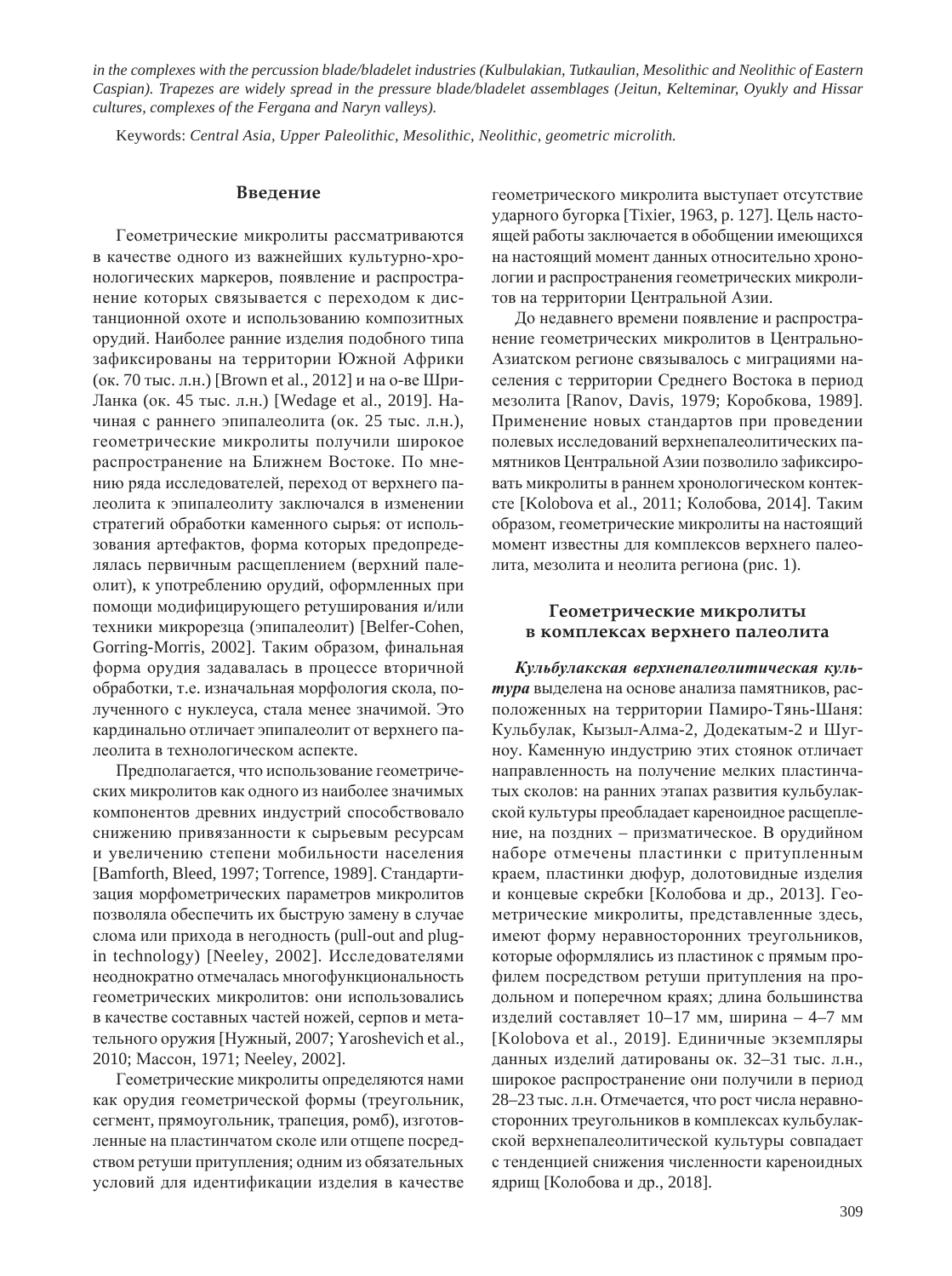

Рис. 1. Карта с основными верхнепалеолитическими – неолитическими культурами Центральной Азии.

# $\Gamma$ еометрические микролиты **В КОМПЛЕКСАХ МЕЗОЛИТА**

Памятники туткаульской линии развития отмечены в горной части Центральной Азии (Гиссаро-Алай и Памир), их хронологические рамки ограничены 20–9 тыс. л.н. В результате анализа индустрий стоянок Туткаул (горизонты 3 и 2а), Оби-Киик, Дарай-Шура и Истыкской пещеры (слои 3 и 4) установлено, что в основе их первичного расщепления лежало мелкопластинчатое производство. В орудийном наборе присутствуют геометрические микролиты, острия туткаульского типа, выемчатые и долотовидные изделия, концевые скребки. На раннем этапе развития указанного культурного подразделения  $(\sim 20-15$  тыс. л.н.) выделяется большое количество прямоугольников, а также единичные неравносторонние треугольники и сегменты. На среднем и позднем этапе (~15–9 тыс. л.н.) представлены геометрические микролиты в виде сегментов [Shnaider et al., 2020]. При этом на раннем этапе подобные изделия характеризуются миниатюрными размерами (20 мм в наибольшем измерении, ширина – 7 мм); сегменты среднего и позднего этапов туткаульской линии развития отличаются более крупными метрическими параметрами (достигают в наибольшем измерении 37 мм, в ширину – 12–15 мм) [Ранов, Шнайдер, Павленок, 2015].

 $Me$ 30литические комплексы Восточного Прикасния представлены на памятниках Дам-Дам-Чешме-1 (слои 4, 5) и Дам-Дам-Чешме-2 (слои 4, 5) и датируются в пределах 12–10 тыс. л.н. Указанные индустрии характеризуются призматическим мелкопластинчатым расщеплением, в орудийном наборе преобладают геометрические микролиты в виде сегментов и негеометрические микролиты: асимметричные острия, пластинки с притупленным краем и остроконечные пластинки с притупленным краем. Сегменты, представленные в данных комплексах, оформлены на пластинчатых сколах посредством нанесения ретуши притупления, обладают крупными метрическими параметрами: длина целых изделий в среднем составляет 30 мм, ширина – 12 мм [Алишер кызы и др., 2020].

Мезолитические комплексы Нарынской долины представлены в материалах памятников Айгыржал-2 и Аламышык-2, датируемых в пределах 13–11 тыс. л.н. Первичное расщепление в этих комплексах направлено на получение микропластин; в орудийном наборе доминируют микропластины с ретушью и выемчатые изделия, единичными экземплярами представлены пластинки с притупленным краем. В данном комплексе обнаружена единичная трапеция, оформленная на пластинке посредством нанесения ретуши притупления на два продольных края; длина орудия составляет 15 мм, высота – 5,5 мм [Абдыканова и др., 2015].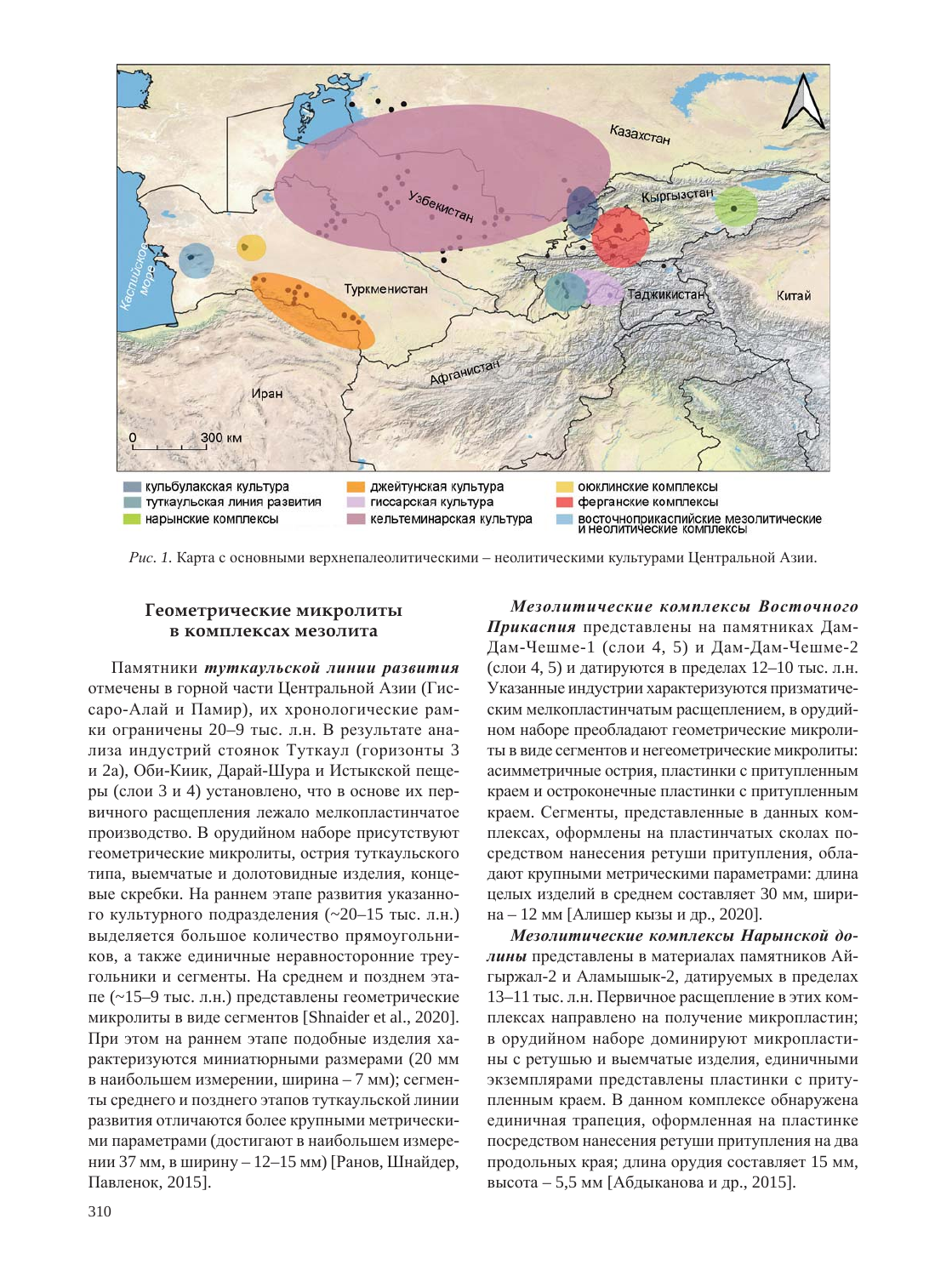## Геометрические микролиты **В КОМПЛЕКСАХ НЕОЛИТА**

Неолитические комплексы Восточного При**каспия** представлены на памятниках Дам-Дам-Чешме-1 и -2 (слои 2, 3) [Окладников, 1953; Марков, 1966]. На основании технико-типологического анализа данных индустрий их возраст определяется в пределах 9–6 тыс. л.н. Первичное расщепление в этих комплексах направлено на производство мелких пластин, в орудийном наборе преобладают скребковые формы и выемчатые орудия. Геометрические микролиты представлены симметричными миниатюрными трапециями и неравносторонними треугольниками, изготовленными из пластинчатых сколов. Трапеции оформлены посредством нанесения ретуши притупления на поперечные края; длина основания этих орудий составляет 10–12 мм, ширина – 8–10 мм. Треугольники также оформлены ретушью притупления по продольному и поперечному краям; длина этих изделий в среднем составляет  $23$  мм, ширина – 9 мм [Алишер кызы и др., 2020].

Джейтунская культура была выделена в результате исследования на территории предгорной равнины Копетдага, здесь изучались поселения Джейтун, Тоголок-Депе и Чагаллы, датируемые в пределах 9–6 тыс. л.н. Для первичного расщепления указанных памятников характерно получение пластин с призматических нуклеусов при помощи техники отжима [Коробкова, 1996; Brunet, 2012]. В орудийном наборе отмечены ретушированные пластины, вкладыши серпов, геометрические микролиты, двухсторонне обработанные наконечники стрел и дротиков, выемчатые пластины, скребки-скобели (микроскребки) и костяные орудия различных модификаций [Коробкова, 1969; Массон, 1971]. В комплексах джейтунской культуры выделены три типа геометрических микролитов: сегменты, треугольники и трапеции, которые оформлялись на пластинчатых сколах посредством нанесения ретуши притупления. При этом трапеции подразделяются на удлиненные и укороченные. Удлиненные изделия достигают 35–40 мм в длину и 10–15 мм в высоту; длина укороченных трапеций колеблется в пределах 20–10 мм, высота – 10–15 мм. Метрические параметры треугольников в целом соответствуют укороченным трапециям. К сожалению, в опубликованных источниках не приведены параметры сегментов. Согласно Г.Ф. Коробковой, в ходе развития джейтунской культуры наблюдается тенденция к уменьшению количества геометрических микролитов: в комплексах раннего этапа выделяются все виды микролитов, на среднем и позднем этапах – укороченные трапеции и единичные треугольники [1996].

Кельтеминарская культура распространена на обширной территории Кызыл-Кумов, казахской степи, единичные элементы отмечаются на территории Алтая (ключевые памятники – Аякагитма, Джамбас-кала, верхнеузбойские комплексы) [Виноградов, 1968; Szymczak, Khudzhanazarov, 2006]. В индустрии прослежено две технологии расщепления: получение пластин в ударной технике с использованием посредника и производство микропластин посредством техники отжима [Brunet, 2002, 2012]. Орудийный набор памятников кельтеминарской культуры характеризуется преобладанием ретушированных пластин и пластинок, одним из ярких маркеров культуры являются наконечники кельтеминарского типа и геометрические микролиты [Коробкова, 1996; Виноградов, 1968; Brunet, 2002]. Геометрические микролиты численно преобладают на раннем и среднем этапах развития кельтеминарской культуры (8–5 тыс. л.н.); здесь выделяются неравносторонние треугольники и рогатые трапеции, изготовленные на пластинках и микропластинах. Треугольники оформлялись посредством нанесения ретуши притупления на один продольный и поперечный края; длина этих изделий составляет ок. 20 мм, ширина – 7 мм. Трапеции производились при помощи ретуши притупления на два поперечных края и один продольный, на котором при помощи ретуши формировалась выемка; длина изделий в среднем составляет 20 мм, высота – 10 мм [Brunet, 2002].

Оюклинская культура выделяется на территории нижнего Узбоя и п-ова Мангышлак (ключевые памятники Оюклы-1-4, группа памятников Сенек, подъемные комплексы нижнего Узбоя). На основе технико-типологических характеристик эти материалы датированы в пределах 9–7 тыс. л.н. [Марков, 1971; Коробкова, 1996; Астафьев, 2014]. Первичное расщепление в комплексах оюклинской культуры направлено на получение микропластин с карандашевидных и торцовых ядрищ посредством техники отжима. Орудийный набор характеризуется микропластинами с вентральной ретушью и двухсторонне обработанными наконечниками стрел и резцами. Геометрические микролиты представлены единичными симметричными трапециями, оформленными на пластинках и микропластинах посредством нанесения ретуши притупления на поперечные края; длина изделий составляет ок. 15 мм, высота – 5–7 мм [Коробкова, 1996; Марков, 1971].

Комплексы Ферганской долины. На территории Ферганской долины зафиксирована серия памятников, которые относятся к периоду раннего – среднего голоцена (Обишир-5, -1, Тайпак, Мадияр, Узункуль). Каменная индустрия стоянок характеризуется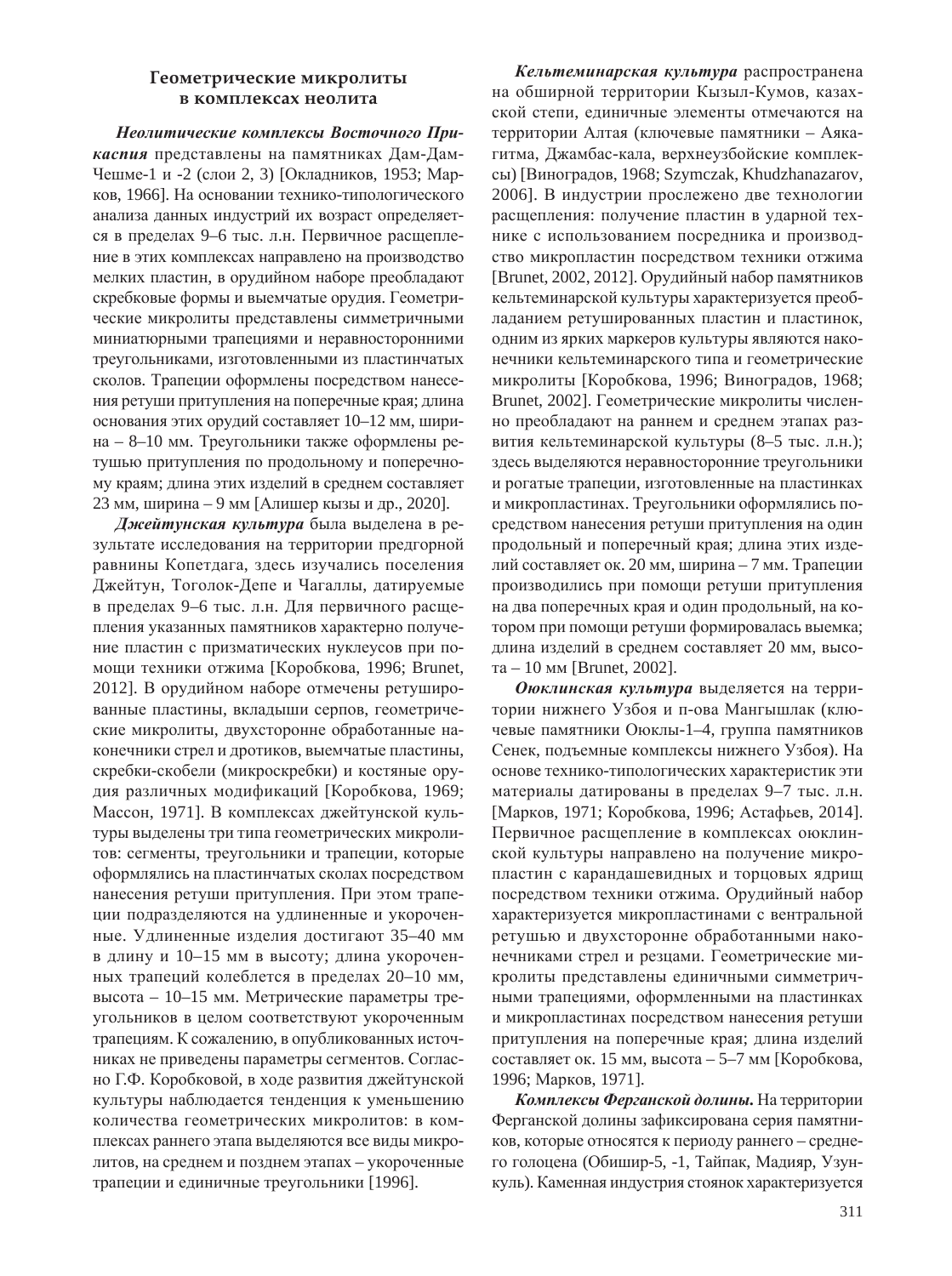расщеплением объемных и торцовых микронуклеусов, на поздних этапах отмечается наличие карандашевидных. Орудийный набор комплексов включает микропластины с ретушью, микропластины с выемками, концевые скребки, проколки и долотовидные изделия [Исламов, Тимофеев, 1986; Shnaider et al., 2017]. В материалах памятника Обишир-5 обнаружена единичная трапеция, оформленная на микропластине ретушью притупления по двум поперечным краям; длина этого изделия составляет 17 мм, высота – 6 мм [Shnaider et al., 2017].

Гиссарская неолитическая культура выделена на территории Афгано-Таджикской депрессии, низко- и среднегорий Гиссаро-Алая и включает более сотни памятников, наиболее информативными из которых являются Куй-Бульон, Сай-Сайод, Ак-Таньги и Туткаул. Хронология этой культуры укладывается в пределы 9–4 тыс. л.н. [Ранов, 1985]. Каменная индустрия характеризуется сочетанием галечного расщепления для производства крупных отщепов и объемного призматического скалывания, направленного на получение микропластин и крупных пластинчатых сколов. В орудийном наборе присутствуют скребла на крупных отщепах, концевые скребки, выемчатые изделия, отмечены единичные вкладыши серпов, шлифованные изделия и зернотерки; небольшую серию изделий образуют костяные шилья и украшения из камня и кости [Там же; Коробкова, 1996; Ранов, Каримова, 2005]. Геометрические микролиты здесь представлены единичными симметричными трапециями, оформленными на пластинчатых сколах при помощи ретуши притупления по обоим поперечным краям; длина и высота изделий в среднем составляет ок. 10 мм [Ранов, Коробкова, 1971].

# Обсуждение

Проведенный анализ позволил сформулировать схему изменчивости геометрических микролитов во времени, характерную для различных территорий Центральной Азии: неравносторонние треугольники – прямоугольники – сегменты – трапеции (рис. 2). Единственным исключением из этой схемы являются неравносторонние треугольники, присутствующие в материалах кельтеминарской культуры. На наш взгляд, определение функциональности этих изделий позволит узнать их место в орудийном наборе комплексов этой культуры и в конечном счете понять причины их распространения в эпоху неолита. В эпоху верхнего палеолита и первой половины мезолита (от 30 до 15 тыс. л.н.) представлены микролиты исключительно миниатюрных пропорций (до 20 мм в наибольшем измерении), что коррелирует с использованием в комплексах этого времени технологии мелкопластинчатого расщепления. Позднее, в индустриях второй половины мезолита, датируемых 15–9 тыс. л.н., распространяются геометрические микролиты в виде сегментов и крупных неравносторонних треугольников. Данный процесс также полностью соотносится с преобладанием в то время технологий пластинчатого расщепления [Shnaider et al., 2020; Алишер кызы и др., 2020].



Рис. 2. Схема представленности геометрических микролитов в верхнем палеолите – неолите в Центральной Азии.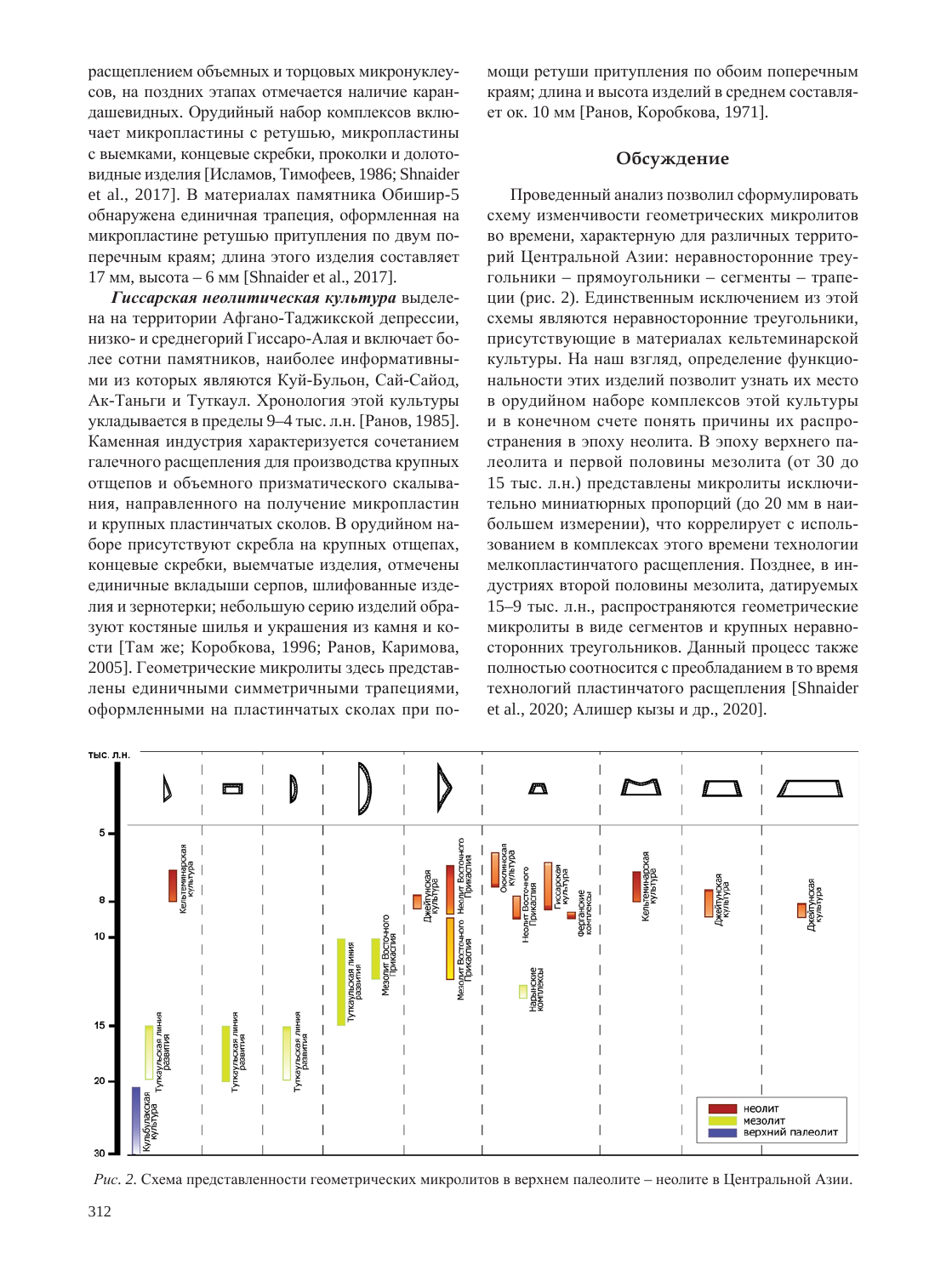В неолитическое время получают распространение трапеции трех типов – равносторонние на микропластинах (оюклинская и гиссарская культуры, комплексы Нарынской и Ферганской долин), рогатые (кельтеминарская культура) и равносторонние на пластинах (джейтунская культура). В большом количестве трапеции представлены в материалах раннего этапа джейтунской культуры (9–8 тыс. л.н.), раннего и среднего этапов кельтеминарской культуры (8,5–5 тыс. л.н.). При этом в горных частях Центральной Азии в материалах гиссарской культуры и на памятниках Айгыржал-2 и Обишир-5 геометрические микролиты единичны.

Проведенный обзор позволил проследить корреляцию между типами геометрических микролитов и техникой расщепления, характерной для той или иной индустрии. Установлено, что трапеции присутствуют исключительно в комплексах, где расщепление основано на использовании отжимной техники. Микролиты, созданные посредством модификации продольного и поперечных краев (неравносторонние треугольники, прямоугольники и сегменты), получают свое распространение в комплексах, где преобладала ударная техника скола. На наш взгляд, подобное различие обусловлено стремлением к созданию стандартизированных орудий, поскольку при первичном расщеплении с использованием ударной техники заготовки получаются нестандартизированными по длине и ширине, они нуждались в большей степени модификации. Использование отжимной техники расщепления позволяло получать стандартизированные по ширине и толщине заготовки, которые в дальнейшем требовали лишь минимальной модификации ретушью.

## **Благодарности**

Работа выполнена по проекту НИР № 0329-2019-0002 «Древнейшие культурные процессы на территории Центральной Азии».

#### Список литературы

 $A6A$ ыканова А.К., Табалдиев К.Т., Чаргынов Т.Т., Рашит-уулу Н., Алишер-кызы С. Результаты исследований памятника каменного века Аламышык в 2012–2013 гг. // Возвращение к истокам: сб. памяти В.А. Ранова. – Новосибирск: Изд-во ИАЭТ СО РАН,  $2015. - C. 207 - 214.$ 

**Ⱥɥɢɲɟɪ ɤɵɡɵ ɋ., ɒɧɚɣɞɟɪ ɋ.ȼ., Ʉɨɥɨɛɨɜɚ Ʉ.Ⱥ.,**  Кривошапкин А.И. Новые данные по мезолиту Восточного Прикаспия: каменная индустрия грота Дам-Дам-Чешме-2 (по материалам раскопок А.П. Окладникова) // Stratum Plus.  $-2020$ .  $-$  No 1.  $-$  C. 257–278.

Астафьев А.Е. Неолит и энеолит полуострова Мангышлак // Материалы и исследования по археологии Казахстана. – Астана: Полиграфкомбинат, 2014. – Т. VI. –  $359c.$ 

Виноградов А.В. Неолитические памятники Хорезма. – М.: Наука, 1968. – 180 с.

**Исламов У.И., Тимофеев В.И.** Культура каменного века Центральной Ферганы. – Ташкент: ФАН. – 1986. – 304 c.

Колобова К.А. Верхний палеолит Западного Памиро-Тянь-Шаня: автореф. дис. ... д-ра ист. наук. - Новоси- $6$ ирск, 2014. – 38 с.

Колобова К.А., Кривошапкин А.И., Шнайдер С.В., Шалагина А.В. Обоснование возраста ранних геометрических микролитов в запалной части Центральной Азии // Теория и практика археологических исследований. – 2018. – № 1 (21). – С. 155–164.

Колобова К.А., Фляс Д., Деревянко А.П., Павле-**НОК К.К., Исламов У.И., Кривошапкин А.И.** Кульбулакская мелкопластинчатая традиция в верхнем палеолите Центральной Азии // Археология, этнография и антропология Евразии. – 2013. – № 2. – С. 2–25.

Коробкова Г.Ф. Орудия труда и хозяйство неолитических племен Средней Азии. – М.: Наука, 1969. – 216 с.

Коробкова Г.Ф. Мезолит средней Азии и Казахстана // Мезолит СССР. – М.: Наука, 1989. – С. 149–174.

Коробкова Г.Ф. Средняя Азия и Казахстан // Неолит Северной Евразии. – М.: Наука, 1996. – С. 87–135. – (Археология СССР).

Марков Г.Е. Грот Дам-Дам-Чешме-2 в Восточном Прикаспии // СА. –1966. – № 2. – С. 104–125.

Марков Г.Е. Материалы по каменному веку Прибалханья // Материальная культура Туркменистана. – Ашхабад: Изд-во АН ТССР, 1971. – С. 23–59.

Массон В.М. Поселение Джейтун (проблема становления производящей экономики). - М.; Л.: Наука,  $1971. - 208$  c.

Нужный Д.Ю. Розвиток мікролітичної техніки в Кам'яному віці: удосконалення зброї первісних мисливців (видання друге, доповнене). – Київ: Видавництво КНТ, 2007. – 306 с.

Окладников А.П. Изучение памятников каменного века в Туркмении (по данным работ IX отряда Южно-Туркменист. археол. комплекс. экспед. в 1952 г.) // Изв. AH TCCP. – 1953. – № 2. – С. 3–22.

Ранов В.А. Гиссарская культура – неолит горных областей Средней Азии (происхождение, распространение, особенности) // История и культура востока Азии: Каменный век Северной, Средней и Восточной Азии. - $1985. - C. 23 - 31.$ 

Ранов В.А., Каримова Г.Р. Каменный век Афгано-Таджикской депрессии. – Душанбе: Деваштич, 2005. – 252 с.

Ранов В.А., Коробкова Г.Ф. Туткаул - многослойное поселение гиссарской культуры в Южном Таджикистане // СА. – 1971. – № 2. – С. 133–147.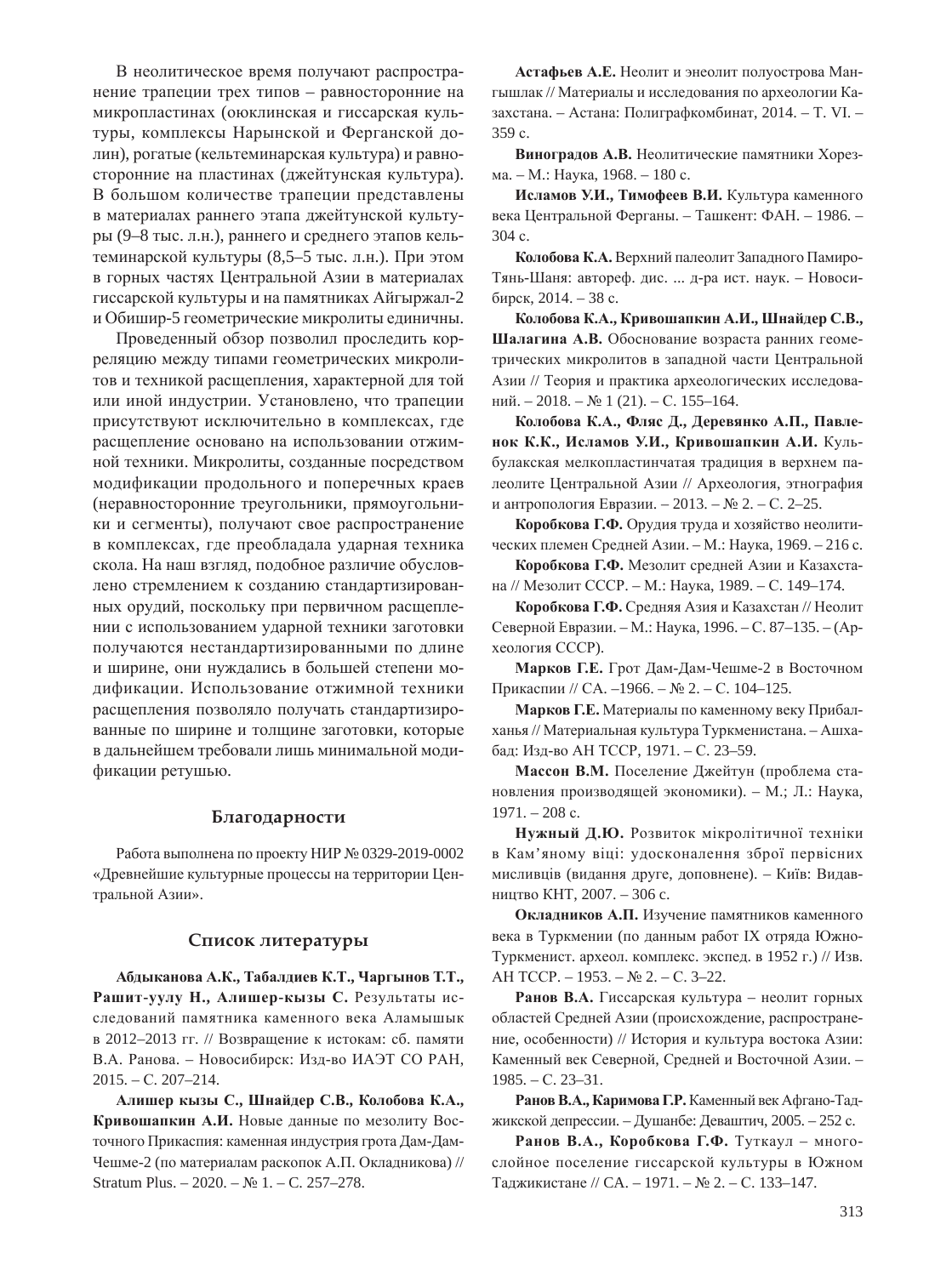**Ɋɚɧɨɜ ȼ.Ⱥ., ɒɧɚɣɞɟɪ ɋ.ȼ., ɉɚɜɥɟɧɨɤ Ƚ.Ⱦ.** Ɇɟɡɨлитические комплексы памятника Туткаул (Таджикистан) // РА. – 2015. – № 2. – С. 30–45.

**Bamforth B.D., Bleed P.** Technology, Flaked Stone Technology, and Risk // Archeological Papers of the American Anthropological Association, 1997. – N 7 (1). – P. 109–139.

**Belfer-Cohen Ⱥ., Goring-Morris A.N.** Why microliths? Microlithization in the Levant // Thinking Small: Global Perspectives on Microlithization. – Arlington: American Anthropol. Association, 2002. – P. 57–68.

**Brown K.S., Marean C.W., Jacobs Z., Schoville B.J., Oestmo S., Fisher E.C., Bernatchez J., Karkanas P., Matthews T.** An early and enduring advanced technology originating 71,000 years ago in South Africa // Nature. – 2012. – Iss. 491. – P. 590–593.

**Brunet F.** Asie centrale: vers une redéfi nition des complexes culturels de la fi n du Pléistocène et des débuts de l'Holocène // Paléorient. – 2002. – N 28 (2). – P. 9–24.

**Brunet F.** The Technique of Pressure Knapping in Central Asia: Innovation or Diffusion? // The Emergence of Pressure Blade Making. From Origin to Modern Experementation. – N. Y.: Springer, 2012. – P. 307–328.

**Kolobova K.A., Krivoshapkin A.I., Derevianko A.P., Islamov U.I.** The upper Paleolithic site of Dodekatym-2 in Uzbekistan // Archaeology, Ethnology and Anthropology of Eurasia. – 2011. – N 4 (48). – P. 2–21.

**Kolobova K.A., Krivoshapkin A.I., Shnaider S.V.** Early geometric microlith technology in Central Asia // Archaeol. and Anthropol. Sci. – 2019. – Vol. 14. – P. 1407– 1419. – URL: https://doi.org/10.1007/s12520-018-0613.

**Neeley M.P.** Going microlithic: a Levantine perspective on the adoption of microlithic technologies // Thinking Small: Global Perspectives on Microlithization. – Arlington: American Anthropol. Association, 2002. – P. 45–55.

**Ranov V.A., Davis R.** Toward a new outline of Soviet Central Asian Paleolithic // Current Archeology. – 1979. – N 20. – P. 249–262.

**Shnaider S.V., Kolobova K.A., Filimonova T.G., Taylor W., Krivoshapkin A.I.** New insights into the Epipaleolithic of western Central Asia: The Tutkaulian complex // Quaternary International. – 2020. – N 535. – P. 139– 154. – doi: https://doi.org/10.1016/j.quaint.2018.10.001

**Shnaider S.V., Krajcarz M.T., Viola T.B., Abdykanova A., Kolobova K.A., Fedorchenko A.Yu., Alisher-kyzy S., Krivoshapkin A.I.** New investigations of Epipaleolithic in western Central Asia: Obishir-5 // Antiquity. – 2017. – Vol. 91, iss. 360. – P. 1–7.

Szymczak K., Khudzhanazarov M. Bullet-shaped core reduction in Kelteminar culture (Neolithic of Central Asia) // The Stone: Technique and Technology. – Wrocáaw: Institute of Archaeol., Univ. of Wrocáaw, 2006. – P. 191–198.

**Tixier J.** Typologie de l'Épipaléolithique du Maghreb. Mémories du centre de recherches anthropologiques, préhistoriques et ethnographiques. – Argelia-París: A. M. G., 1963. – Vol. 2. – 209 p.

**Torrence R.** Retooling: towards a behavioral theory of stone tools // Time, Energy and Stone Tools. – Cambridge: Cambridge Univ. Press, 1989. – P. 57–66.

**Wedage O., Picin A., Blinkhorn J., Douka K., Deraniyagala S., Kourampas N., Perera N., Simpson I., Boivin N., Petraglia M., Roberts P. Microliths in the South** Asian rainforest ~45–4 ka: New insights from Fa-Hien Lena Cave, Sri Lanka // PLoS ONE. – 2019. – N 14 (10): e0222606.

**Yaroshevich A., Kaufman D., Nuzhnyy D., Bar-Yosef O., Weinstein-Evron M.** Design and performance of microlith implemented projectiles during the Middle and the Late Epipaleolithic of the Levant: experimental and archaeological evidence // J. of Archaeol. Sci. – 2010. – N 37. – P. 368–388.

#### **References**

**Abdykanova A.K., Tabaldiev K.T., Chargynov T.T., Rashit-uulu N., Alisher-kyzy S.** Rezul'taty issledovanii pamyatnika kamennogo veka Alamyshyk v 2012–2013 gg. In *Vozvrashchenie k istokam: sbornik pamyati V.A. Ranova*. Novosibirsk: IAET SB RAS Publ., 2015, pp. 207–214. (In Russ.).

**Alisher kyzy S., Shnaider S.V., Kolobova K.A., Krivoshapkin A.I.** New Data on the Mesolithic of Eastern Caspian: Lithic Industry of Dam-Dam-Cheshme-2 Site (based on A.P. Okladnikov's materials). *Stratum Plus*, 2020, No. 1, pp. 257–278. (In Russ.).

**Astaf'ev A.E.** Neolithic and eneolitithic of Mangyshlak Peninsula. In *Materialy i issledovaniya po arkheologii Kazakhstana*. Astana: Poligrafkombinat, 2014, vol. VI, 359 p. (In Russ.).

**Bamforth B.D., Bleed P.** Technology, Flaked Stone Technology, and Risk. *Archeological Papers of the American Anthropological Association*, 1997, No. 7 (1), pp. 109–139.

Belfer-Cohen A., Goring-Morris A.N. Why microliths? Microlithization in the Levant. In *Thinking Small: Global Perspectives on Microlithization*. Arlington: American Anthropol. Association, 2002, pp. 57–68.

**Brown K.S., Marean C.W., Jacobs Z., Schoville B.J., Oestmo S., Fisher E.C., Bernatchez J., Karkanas P., Matthews T.** An early and enduring advanced technology originating 71,000 years ago in South Africa. *Nature*, 2012, iss. 491, pp. 590–593.

**Brunet F.** Asie centrale: vers une redéfi nition des complexes culturels de la fi n du Pléistocène et des débuts de l'Holocène. *Paléorient*, 2002, No. 28 (2), pp. 9–24.

**Brunet F.** The Technique of Pressure Knapping in Central Asia: Innovation or Diffusion? In *The Emergence of Pressure Blade Making. From Origin to Modern Experementation*. N. Y.: Springer, 2012, pp. 307–328.

**Islamov U.I., Timofeyev V.I.** Kultura kamennogo veka Tsentralnoy Fergany. Tashkent: Phan, 1986, 304 p. (In Russ.).